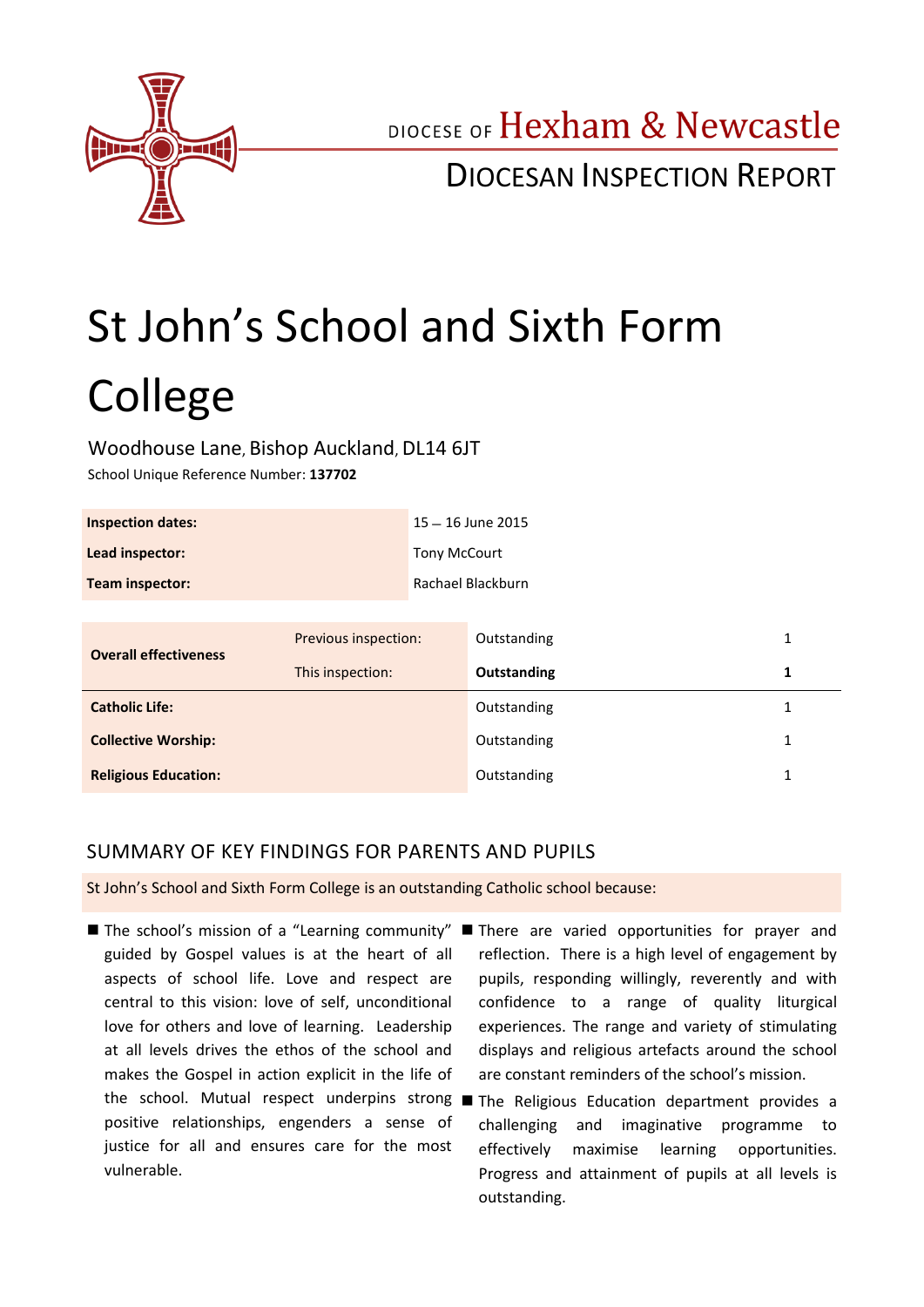## FULL REPORT

#### INFORMATION ABOUT THE SCHOOL

- St John's is a larger than average Catholic secondary school located in Bishop Auckland in the south west of County Durham.
- **Pupils come from a wide spectrum of social and economic backgrounds, the majority travelling from** districts remote from the school.
- $\blacksquare$  The proportion of pupils from ethnic minorities is well below average.
- $\blacksquare$  The number eligible for pupil premium is below average.
- Numbers of pupils supported through school action and school action plus and through statements of special or additional needs is below average.
- The number of looked after pupils is below average.
- St John's converted to an academy in December 2011. The headteacher is a National Leader in Education.
- St John's is a founder member of the Diocese of Hexham and Newcastle partnership of schools.

#### WHAT DOES THE SCHOOL NEED TO DO TO IMPROVE FURTHER?

- Continue to provide an accessible, relevant and stimulating general Religious Education course in the sixth form by:
	- reviewing the current provision and finding a suitable alternative course in response to the demise of wider key skills.
- Improve Collective Worship by:
	- exploring ways of finding accommodation to increase the number of key stage or whole school Masses to enable larger groupings of the school community to share the celebration of the Eucharist.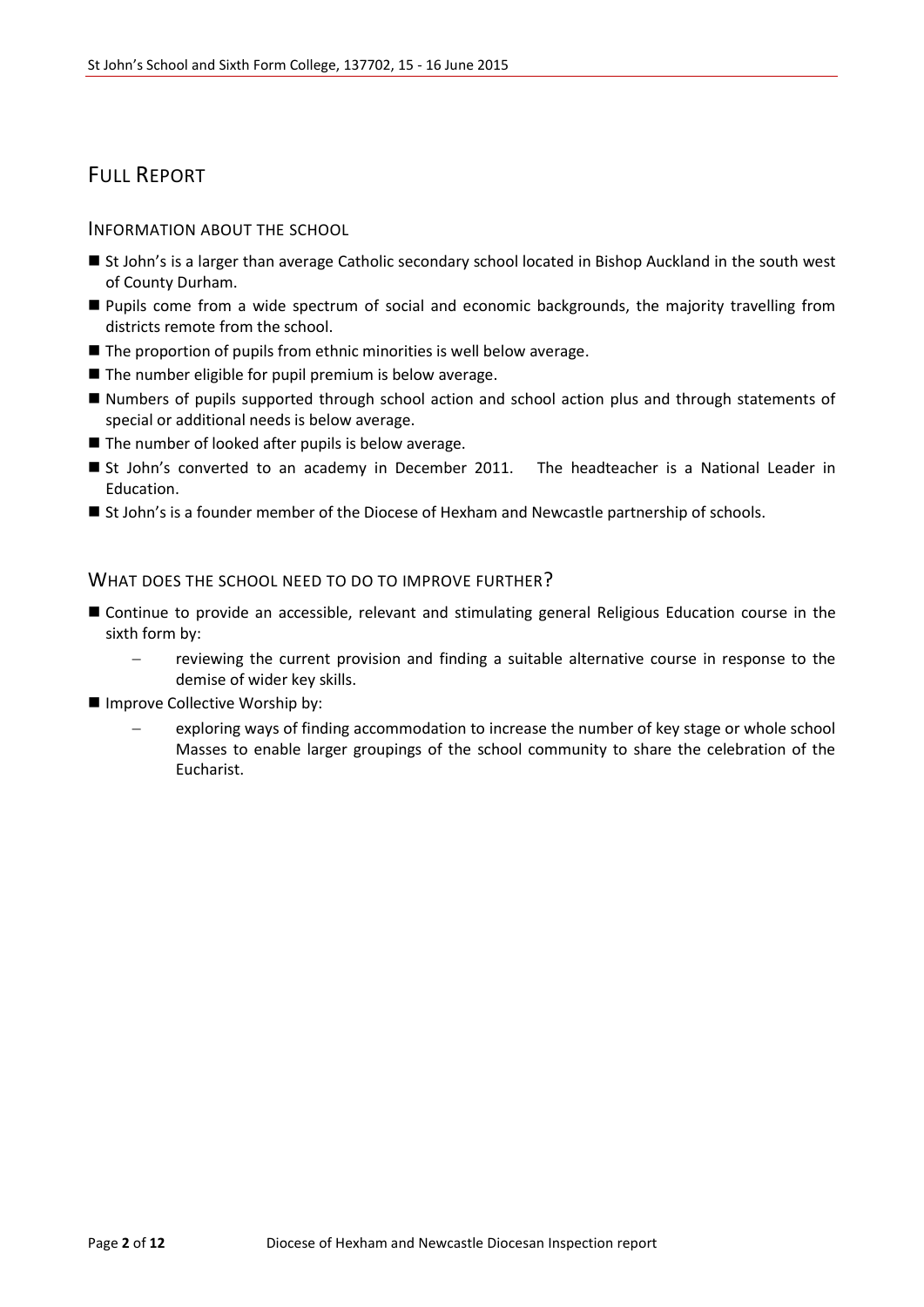## CATHOLIC LIFE

THE QUALITY OF THE CATHOLIC LIFE OF THE SCHOOL **1 1** 

- The extent to which pupils contribute to and benefit from the Catholic Life of the school.
- The quality of provision for the Catholic Life of the school.  $\vert$  1
- How well leaders and managers promote, monitor and evaluate the provision for the Catholic Life of the school.

#### **The extent to which pupils contribute to and benefit from the Catholic Life of the school is outstanding.**

- The vast majority of students have a deep sense of belonging and accept the commitment of taking a leading role in those activities which promote the school's Catholic ethos and shape its mission within the wider community.
- Strong emphasis is placed on the development of leadership at all levels and is exemplified in the contribution by students to the organisation of liturgies, Masses, daily acts of worship, charity events, sporting and musical occasions. In recognition of voluntary work, for example, in projects in Peru, Lourdes and the local community, St John's has secured Leadership Academy status.
- One parent identified the distinguishing characteristics of St John's as being inclusivity and care, exemplified by the student welfare team, nurture groups, the Haggrid programme to build self-esteem of vulnerable students and the Capernaum Centre for challenging students.
- There is mutual respect harnessed through a clear focus on the Gospel values of reconciliation, love and respect, ensuring behaviour at all times and in all places is exemplary.
- The vast majority of students are involved in the planning and preparation of Masses, assemblies and special celebrations throughout the year such as the Remembrance Day service.
- Students across all key stages have an extensive extra-curricular programme and are actively encouraged to use their God given talents to represent St John's. Arts projects, drama and music events enable students to develop their skills and talents promoting St John's ethos within the wider community e.g. Guys and Dolls, The Sound of Music, performances at the Sage and Gala theatre, exhibitions at Durham Cathedral, the National Glass Centre and Auckland Castle.
- Day and residential retreats provide valuable opportunities for students to reflect on what it means to be part of a learning community guided by Gospel values. These afford opportunities for students to grow in their faith.
- A strong sense of justice for all is embedded within the school community. Local and global initiatives centre upon caring for others e.g. Cafod, RNIB Week, Macmillan coffee mornings, Butterwick Hospice visits, aid to the Phillipines and evidence of the work is included in newsletters and displayed on notice boards.
- International projects in Lourdes and Peru allow students to provide emotional, pastoral and practical help for the less fortunate.

1

1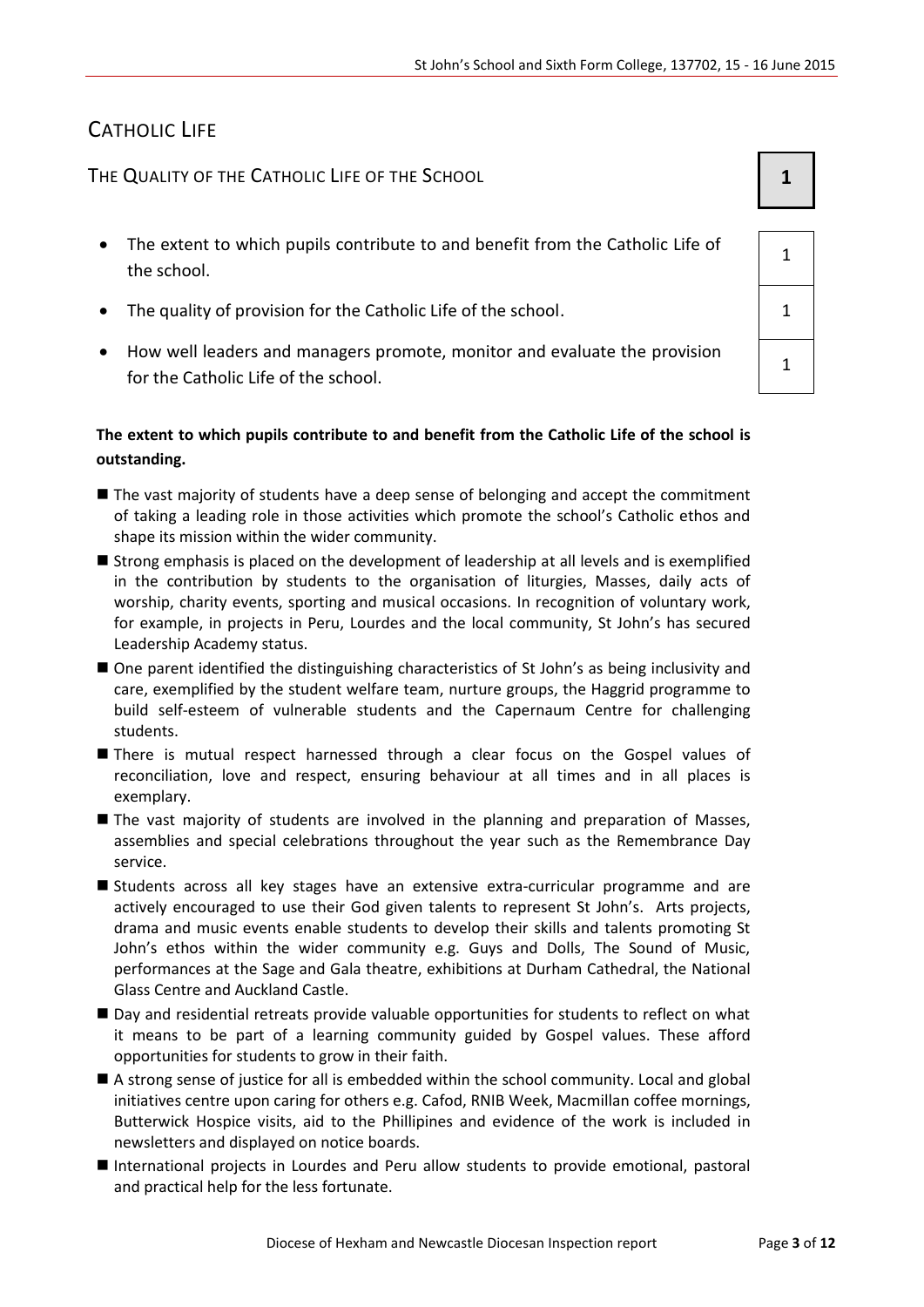- Within school, older students work with younger members to assist in adjusting to new challenges e.g. buddy and mentor, paired reading and student leader schemes.
- Almost all students, no matter where they are on their faith journey, support each other in times of need and value the compassion experienced by being part of the community of St John's. Students and staff recall with emotion the comfort and solace derived from the celebration of the lives of a student killed in a road accident and a teacher's son lost on active service in Afghanistan.
- All members of the school community, as well as visitors, are immediately aware that they are entering a vibrant Catholic community. This is evidenced in the student designed stained glass windows, artefacts and art work e.g. the Call to be Saints, Lourdes and St John's banners. In the chapel, Stations of the Cross, which have been designed by the students themselves together with an outside artist, add to the prayerful atmosphere and calmness. The recently constructed Memorial Garden is another resource for the community to remember those who have made the ultimate sacrifice.

#### **The quality of provision for the Catholic Life of the school is outstanding.**

- Respect and support for one another, embracing diversity and celebrating individual talents and success, creates a community that is attentive to the needs of all.
- The mission statement underpins all aspects of the life of the community of St John's: social justice, peace, reconciliation, love of one's neighbour, love of the environment and prioritising action for those in need are inculcated into the life of the school.
- Each person is valued and seen as unique and created in the image and likeness of God. The year eight assembly during the inspection allowed students to demonstrate their musical ability while one student reinforced the gospel message by showing his dexterity with a Rubik's cube to the whole of his year group.
- A stimulating learning environment, making effective use of new technologies, is used to deliver a curriculum that responds to the interests and needs of learners.
- Staff lead the young people in their faith journey. Staff are committed to supporting the ethos of St John's and accomplish its mission statement. Attendance at staff retreats and at the weekly Mass and the leading of reflections bear witness to the commitment of staff to the spiritual life of the school.
- The strength of relationships is a key feature of the daily interaction of the life at St John's. Relationships between all members of the community are excellent. Students remark about the determination of the teachers for them to achieve their potential. For example, a challenging student celebrated his success at St John's with Mass at his own request with staff and students that he personally invited.
- Staff and students are passionate about the joyful experience of living and working at St John's. Teaching and support staff frequently commented during the inspection about the positive and fulfilling experience of working in the school.
- Achievement is celebrated in awards evenings, assemblies, as well as newsletters and visual displays.
- The chaplain, Religious Education department and pastoral leaders all provide resources to support the work of pastoral tutors in helping students along their faith journey. Reflections, prayers and other materials to support Collective Worship are regularly available on the school virtual learning environment (VLE). There is a strong sense of collective responsibility for this aspect of school life.
- Clear policies and structures are in place which lead to outstanding pastoral care. The welfare team ensure that students feel supported in their day to day school life.
- The pastoral programme is continuously updated to reflect the context of the changing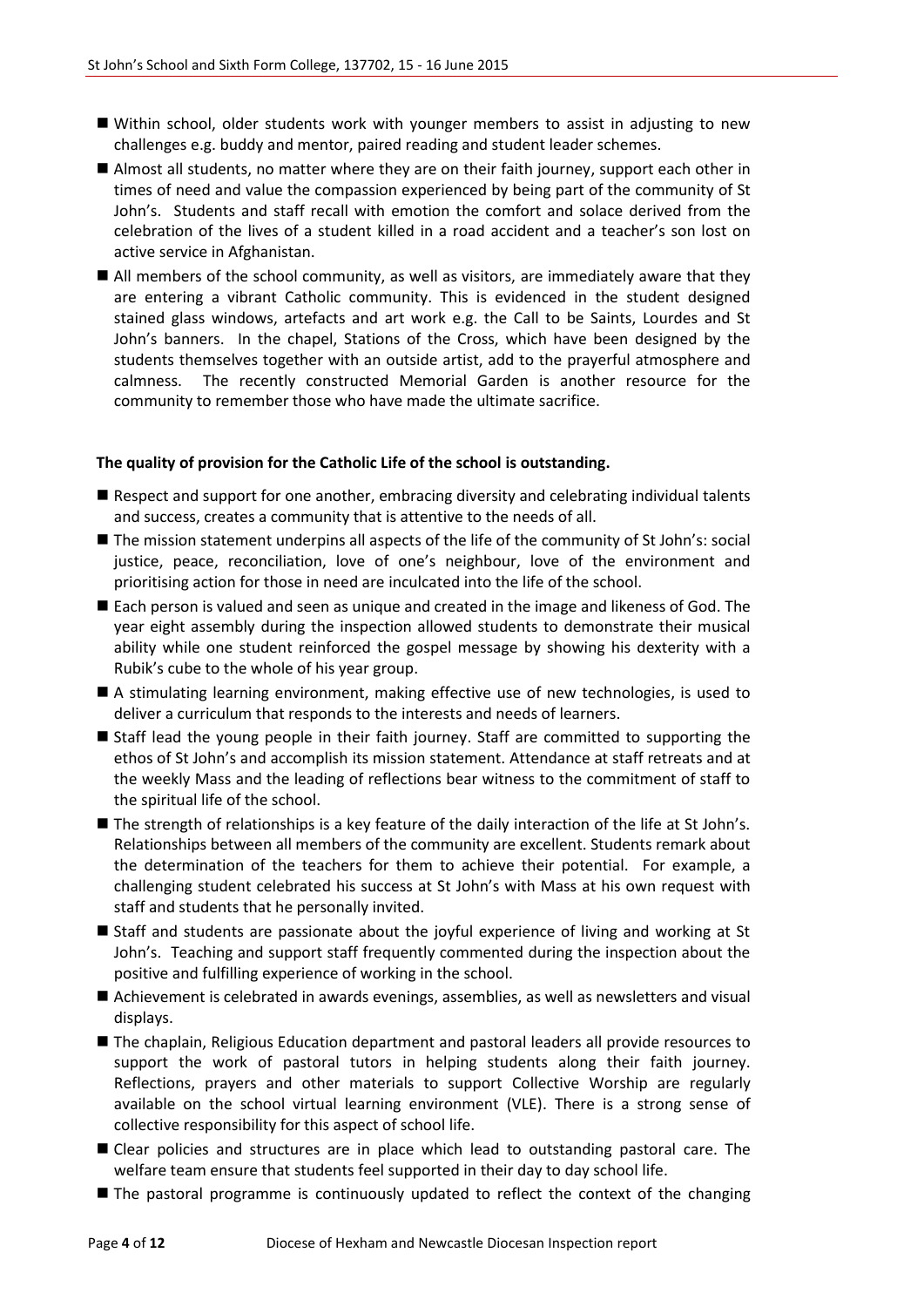world in which students live. Recent themes have included alcohol awareness and antibullying strategies.

- Teaching and support staff are deployed effectively to best meet the needs of all students. In particular, the learning support staff are responsible for running the breakfast club and homework club, providing structure for all students before and after school.
- The Capernaum Centre provides a structured system to enable students to take time out and reflect upon their behaviour and make supported plans for the future. There is a clear system of reintegration to ensure students have the best chance of a positive outcome.
- Care for the most vulnerable is an important aspect of the work of St John's. Students are identified through links with the primary schools and a clear programme of support and care is put in place, e.g. students who need extra attention are given a key worker who follows their transition.
- Staff feel supported in their faith journey, their work life and their family life. St John's bases all behavioural policies on the Gospel values of justice, forgiveness and love. Students and staff are treated with respect and are valued as key members of the community.
- Students are encouraged to take personal responsibility for their actions and always reflect on the consequences for others.

#### **How well leaders and managers promote, monitor and evaluate the provision for the Catholic Life of the school is outstanding.**

- The centrality of the Catholic ethos is exhibited in the school's improvement priorities focusing on the development and enrichment of the school spiritually. The leadership team continuously monitors, evaluates and reflects upon the ways in which the Catholic Life of the school is lived out in St John's and making it the primary focus in the learning improvement programme and school self-evaluation form.
- The leadership team is deeply committed to leading the school community according to Gospel values which emphasise the development of skills and talents "which help us to become what God has called us to be".
- Governors are actively involved in the monitoring and evaluation of the Catholic Life of the school. They receive reports at termly governors' meetings which inform future planning priorities. They participate in Religious Education learning observations. Through their extensive knowledge of and involvement in school life, they are able to challenge school leaders and exert a powerful influence on future developments.
- Students and staff work together in shaping the school's mission. Each member is supported to become the best person they can be through a range of spiritual opportunities, academic enrichment and outstanding extra-curricular activities.
- Relationships with parents are excellent. Parents and carers willingly voice their strong support for the school. They are passionate in their support of the school's mission and the benefits it brings to their sons and daughters.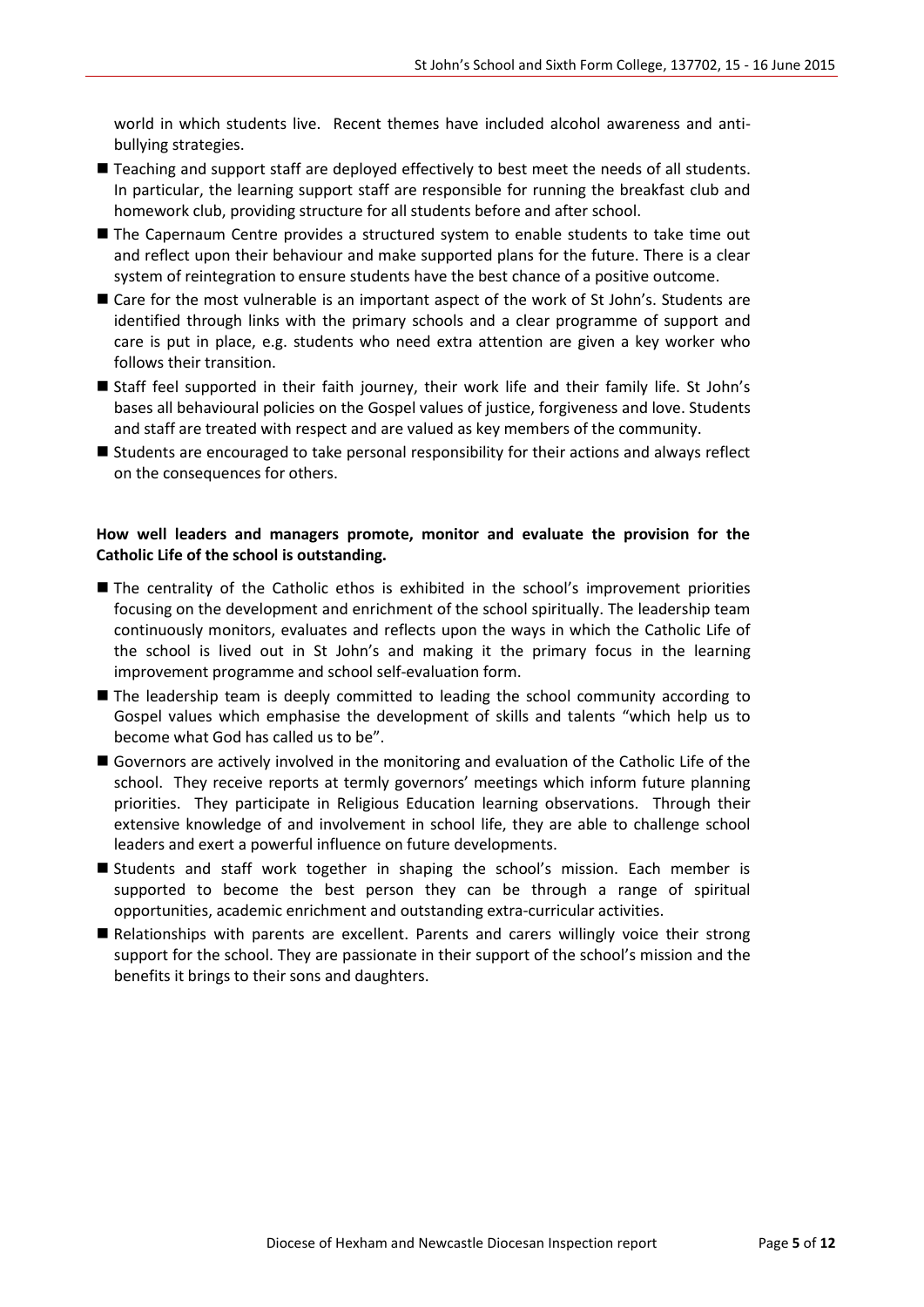## COLLECTIVE WORSHIP

### THE QUALITY OF COLLECTIVE WORSHIP **1 1**

- How well pupils respond to and participate in the school's Collective Worship.  $\begin{vmatrix} 1 & 1 \\ 1 & 1 \end{vmatrix}$
- The quality of provision for Collective Worship. 1
- How well leaders and managers promote, monitor and evaluate the provision for Collective Worship.

#### **How well pupils respond to and participate in the school's Collective Worship is outstanding.**

- Acts of worship are inspiring and ensure the interest and respectful participation of students. Without instructions from staff, students enter assemblies calmly and compose themselves to a background of religious music provided by their peers. The theme of the weekly year group assembly is thoughtfully introduced and developed by an assistant headteacher with students leading prayers and delivering readings, listened to attentively and with engagement.
- Students volunteer to participate in liturgies and Masses and openly express their appreciation. The students particularly revealed how emotional they felt during Remembrance Day liturgies and those for deceased members of the school community.
- A range of daily acts of worship, which centre on a theme of the week, include tutor and student led prayers, Gospel based reflections, music and other inspirational activities.
- **Students actively plan and deliver a range of liturgies. One student requested a leaving** Mass for himself and close friends and invited staff to mark his own transformation in his time at the school and moving to a new phase in his life.
- Regular student retreats, especially at the Emmaus Centre, are embedded in each year group and are well attended. These opportunities are valued by students for building relationships and offering moments of reflection.
- Students of all age groups are enthusiastic about participating in liturgical events and celebrations both in school and within the diocese. Student art work is displayed as part of the 'Spirited Arts' event in Durham Cathedral and an inspirational painting of Christ's crucifixion, created by an A level student, was prominently featured in the main entrance to the school.
- Students are imaginative in their use of resources which aid both communal prayer and reflection. Religious banners, candle holders and purple crosses made by students are much in evidence at liturgies and around the school.
- Students and staff are quick to recall care and understanding afforded to them in times of distress and vulnerability and reinforced through Mass and special liturgies.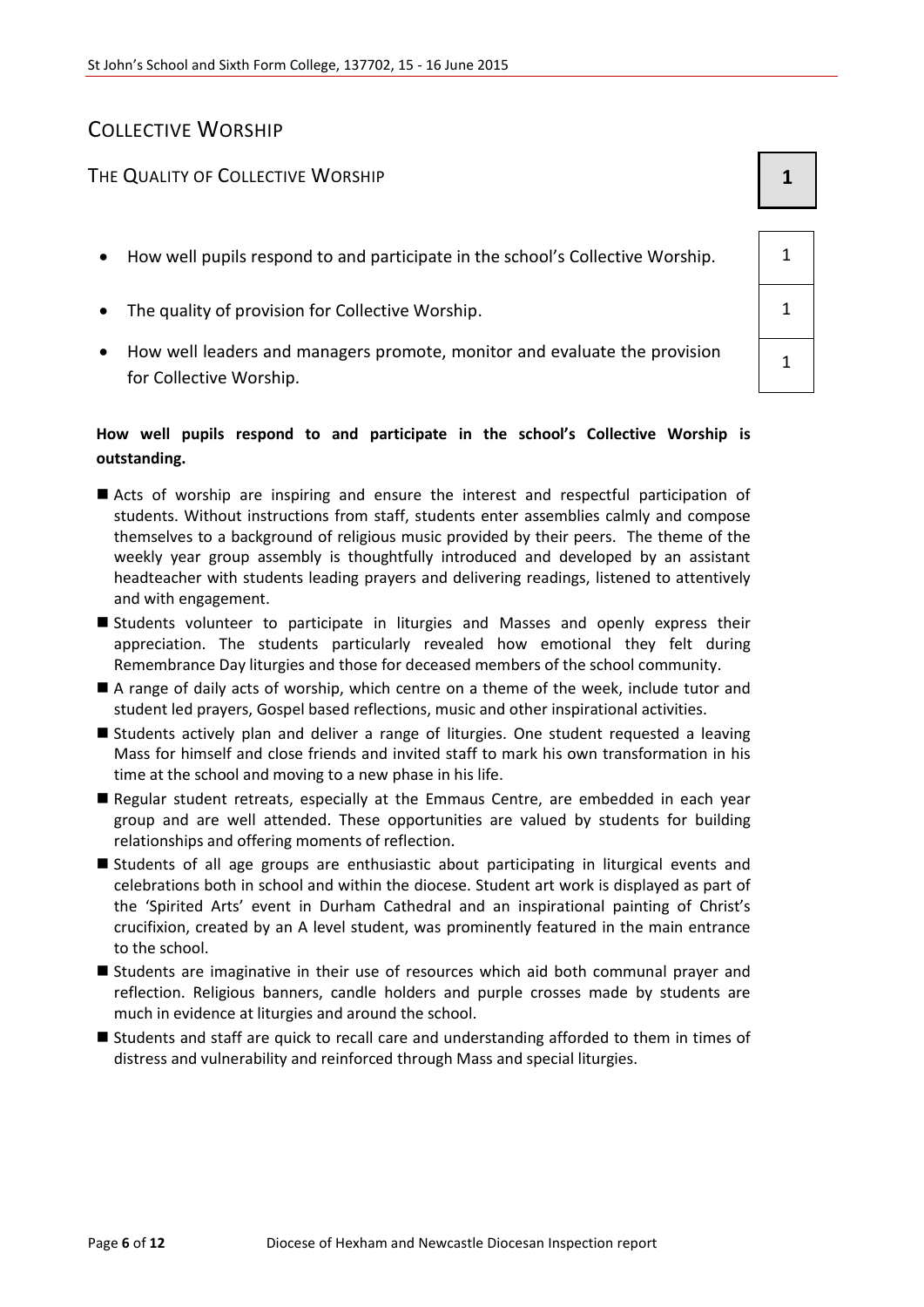#### **The quality of provision for Collective Worship is outstanding.**

- High quality Collective Worship is central to the life of the school and is the focal point of every school celebration.
- A variety of opportunities is given for periods of stillness and reflection. Feedback from retreat programmes for students and staff highlights the value of opportunities for reflection.
- Collective Worship is clearly based around themes, particularly the Sunday Gospel. During the inspection, the parable of the mustard seed was the focus of an assembly and was referenced in class prayers.
- $\blacksquare$  One of the priests serving the school confirmed that he and his fellow priests liaise with the school leadership to ensure that the weekly form Mass, prepared by students, is always celebrated.
- The chapel is centrally located for ease of access by staff and students and is a place of tranquillity and reverence thus affording opportunity for private prayer as well as gatherings for Mass and liturgies for small groups.
- The Church's liturgical calendar is central to the planning of Collective Worship, in particular, the weekly led leadership assemblies.
- In addition, there is a flexibility allowed by leadership which encourages students to suggest themes for worship and reflection, ensuring they are accessible to any denomination or religious belief.
- Where appropriate, parents join in liturgical celebrations in school. The recent year eleven leavers' liturgy attracted an exceptionally large number of parents.

#### **How well leaders and managers promote, monitor and evaluate the provision for Collective Worship is outstanding.**

- The leadership team, heads of year, members of the Religious Education department and the school chaplain promote an excellent understanding of the Church's liturgical heritage which they share with staff and students.
- The school chaplain plans and delivers retreat days with the support of other key staff. The assembly rota includes suggested themes linked to the Sunday gospel and the Church's liturgical year.
- Members of the leadership team and the school chaplain plan and deliver the annual staff retreat. This is well attended each year and the focus is on the individual member of staff and the nurturing of their faith. Staff are aware of key events in the Church's liturgical seasons which knowledge they use to enhance the daily act of worship.
- Staff INSET includes regular opportunities for all staff to explore and contribute to the spiritual development of the school community so that the school's mission is constantly re-energised.
- **Leaders, managers and the school chaplain are visible in assemblies and supporting the** daily act of worship. They lead and contribute to student retreat days and special liturgies held throughout the year.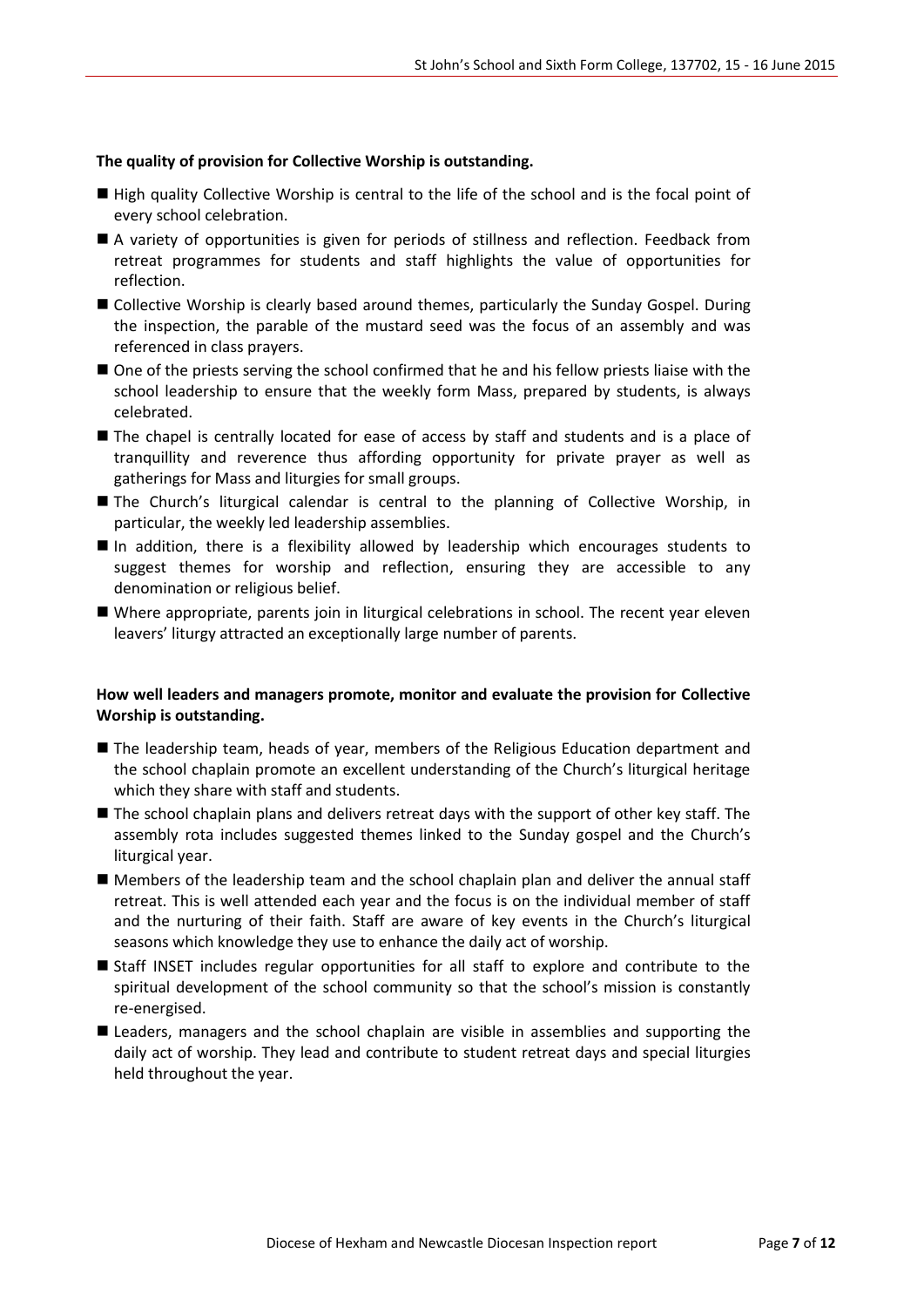## RELIGIOUS EDUCATION

### The Quality of Religious Education **1 1 1**

- $\bullet$  How well pupils achieve and enjoy their learning in Religious Education.  $\vert$  1
- The quality of teaching and assessment in Religious Education.  $\vert 1 \rangle$
- How well leaders and managers promote, monitor and evaluate the provision for Religious Education.

#### **How well pupils achieve and enjoy their learning in Religious Education is outstanding.**

- Students exhibit the highest levels of attention and eager participation. They see value in their work and take care in its presentation which was observed in the scrutiny of work books and folders.
- Students work well together in groups. They interact confidently, mutually support and respect each other in their learning. Lessons are enjoyed and conducted with pace and variety. During the inspection, behaviour for learning was outstanding and all learning observed proceeded without interruption.
- There is evidence of a wide range of innovative and imaginative resources and teaching strategies to stimulate students in their learning, securing outstanding progress. Lessons are differentiated for the needs of students and assessments are tailored to be accessible to each student. As a consequence, students at all levels are making above average progress. The homework programme is rigorous and focussed. Students are given clear guidance in feedback, to which they respond by making improvements where necessary.
- Observation of learning showed students confidently evaluating their own achievements. They are knowledgeable of the level descriptors and what they need to do to achieve the next level.
- Praise and affirmation, both formal and informal, are a central part of assessment strategies aiding student confidence and enjoyment in the subject.

#### **The quality of teaching and assessment in Religious Education is outstanding.**

- All teachers are passionate and enthusiastic in their teaching of Religious Education. The majority of lessons observed were outstanding.
- Questioning is a strength of the department as all lessons observed showed excellent techniques in using probing questions to ensure students could support their reasons and develop their arguments.
- $\blacksquare$  Knowledge of the students and their abilities are at the forefront of lesson planning.
- Resources used are thoughtful, thought-provoking and up-to-date. Real life case studies provide students with a modern reflection on the Catholic faith and how it is lived out today.
- There is an effective programme of homework tasks. Variety and consistency are sustained across the key stages. Students are responsible for charting the completion of these tasks.
- **Students are assessed regularly throughout the year in addition to the three diocesan** assessments so they know how they are progressing and how to respond to feedback on

1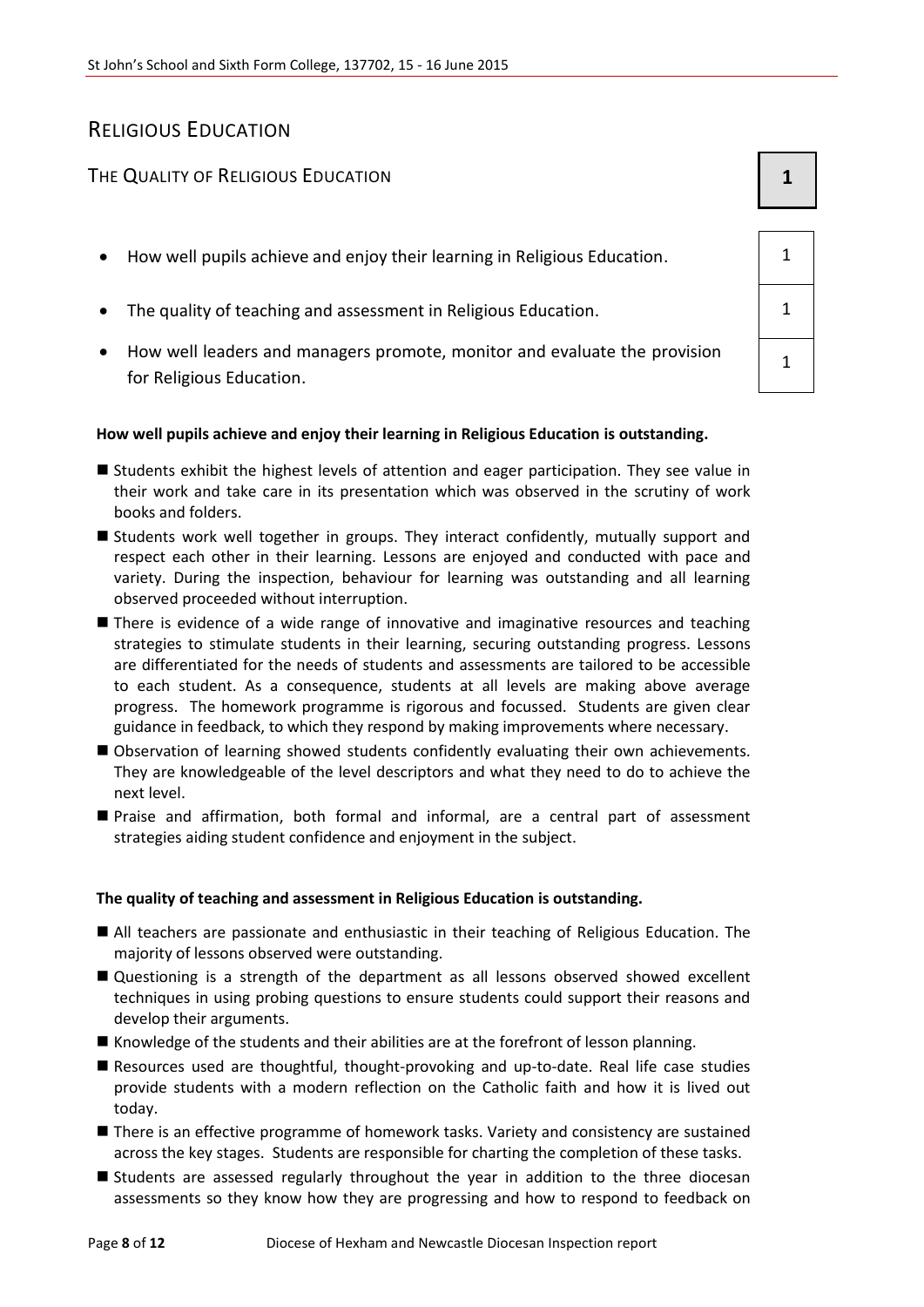their work with comments indicating precisely their impact on future work.

- Clear guidance is given to students about success criteria; they know exactly what they need to do to improve.
- **E** Lessons have a clear structure and all tasks build upon the knowledge of the students. Lesson objectives are shared with students at the start of lessons so they can review their progress at different stages. Students set their own targets regarding their future work and progress.

#### **How well leaders and managers promote, monitor and evaluate the provision for Religious Education is outstanding.**

- Monitoring is rigorous; analysis is searching and informed by current best practice. The departmental development plan is clearly linked to the schools learning improvement plan.
- **There is a very effective programme of lesson observations which has been used to** strengthen teaching and ensure that the majority of teaching, as witnessed during the inspection, is outstanding.
- There is meticulous monitoring of students' books, lessons taught and results achieved leading to thoroughness in the knowledge of how and why students progress.
- Student voice is evident and responses are collated and reviewed and is, therefore, an additional strand in evaluating provision in Religious Education.
- Any action put in place by the head of department is monitored thoroughly and progress evaluated by senior leadership and governor link.
- The head of department leads by example with high levels of dedication focusing on outstanding provision for all students.
- Sharing best practice sessions has allowed all staff to contribute to the development of teaching and learning in the department and the school, enhancing the learning experiences of students.
- The head of department is aware of the department's strengths and areas for development. Tracking systems are in place for year groups, key stages and individual classes.
- Sixth form students enjoy a stimulating and accessible course. A review of sixth form general Religious Education will inform decisions about future provision post-16
- Students identify Religious Education as one of their favourite subjects because they enjoy success and affirmation; it is held in equally high esteem by other colleagues.
- The department takes a lead in whole school continuing professional development. Religious Education teachers also hold key whole school responsibilities including primary/secondary transition, leadership of sixth form wider key skills programme and coordination of citizenship, thus enabling their professional expertise and religious knowledge to impact on key cross-curricular areas.
- The Religious Education curriculum is imaginative and stimulating and skilfully designed to match the full range of students' needs and to ensure highly effective continuity and progression in their learning.
- The Religious Education department is in every sense at the heart of the school in terms of its academic success, the quality of leadership, its role in whole school professional development, the location of the teaching rooms and, of course, the all-embracing influence on the Catholic Life of the school community.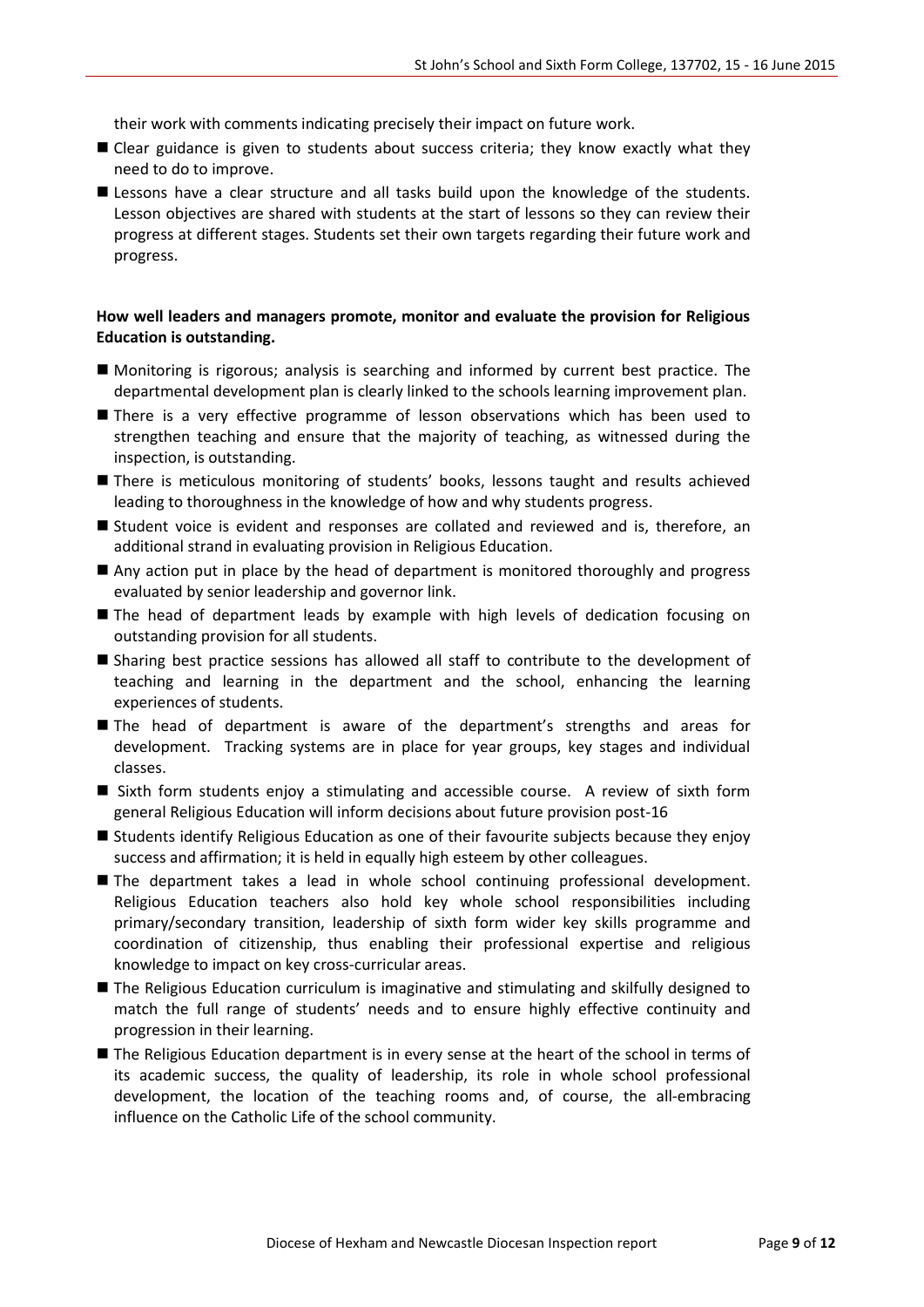- Religious Education is extremely well resourced in terms of staffing, physical resources and is in line with other core curriculum subjects, including in the sixth form. It meets the requirements of the Bishop's Conference across all key stages including in the sixth form.
- Students have access to outstanding sacramental preparation in accordance with Diocesan Policy. Sacramental preparation is given high priority by leaders.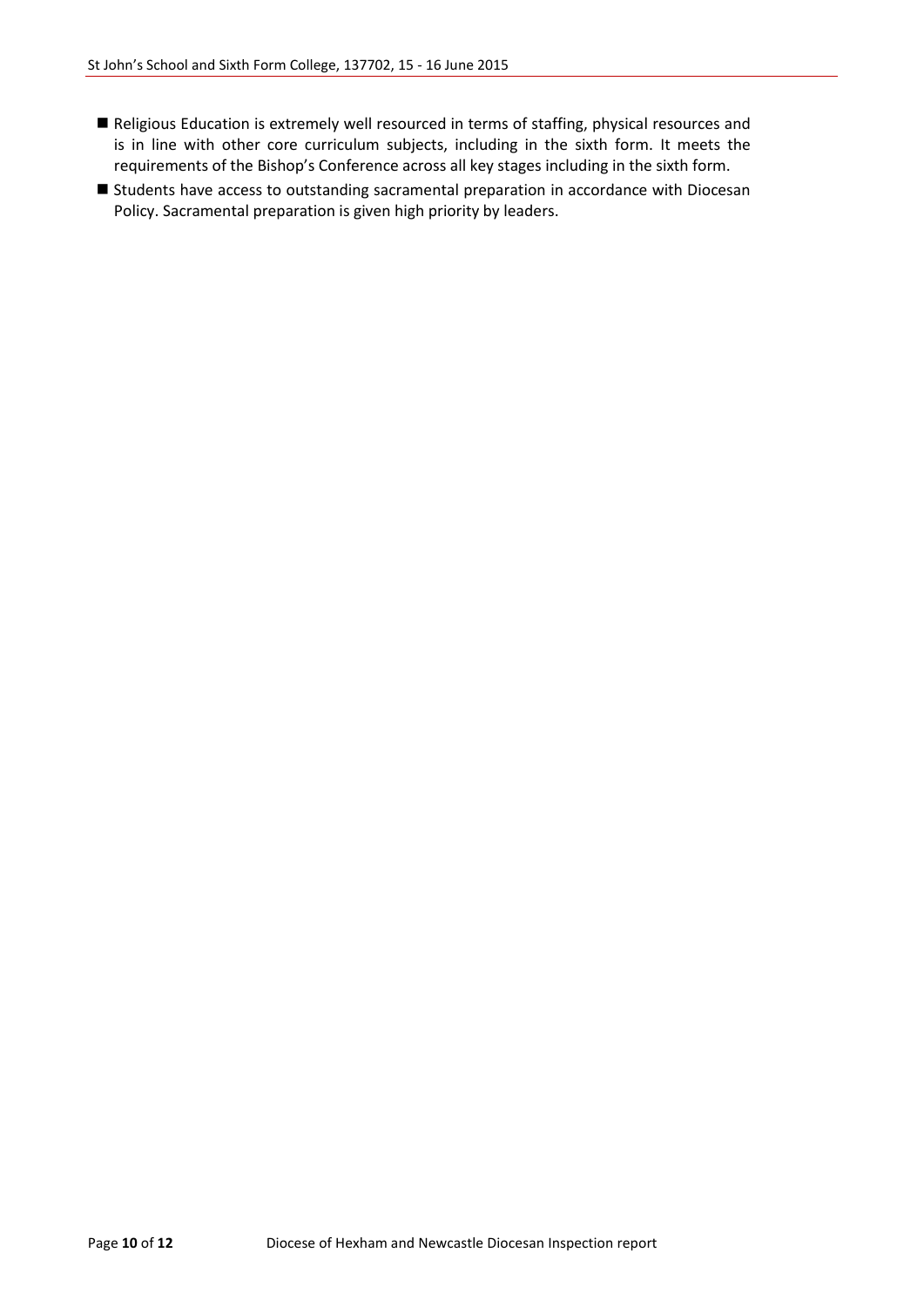## SUMMARY OF INSPECTION JUDGEMENTS

## **HOW EFFECTIVE THE SCHOOL IS IN PROVIDING CATHOLIC EDUCATION: 1**

| <b>CATHOLIC LIFE:</b>                                                                                             |  |
|-------------------------------------------------------------------------------------------------------------------|--|
| The extent to which pupils contribute to and benefit from the Catholic<br>Life of the school.                     |  |
| The quality of provision for the Catholic Life of the school.                                                     |  |
| How well leaders and managers promote, monitor and evaluate the<br>provision for the Catholic Life of the school. |  |

| <b>COLLECTIVE WORSHIP:</b>                                                        |  |
|-----------------------------------------------------------------------------------|--|
| How well pupils respond to and participate in the school's Collective<br>Worship. |  |
| The quality of provision for Collective Worship.                                  |  |
| How well leaders and managers promote, monitor and evaluate the                   |  |

How well leaders and managers promote, monitor and evaluate the provision for Collective Worship.

| $\mathbf{1}$   |  |
|----------------|--|
| 1              |  |
| $\mathbf 1$    |  |
| $\overline{1}$ |  |

## **RELIGIOUS EDUCATION: 1**

How well pupils achieve and enjoy their learning in Religious Education.

The quality of teaching and assessment in Religious Education. 1

How well leaders and managers monitor and evaluate the provision for Religious Education.